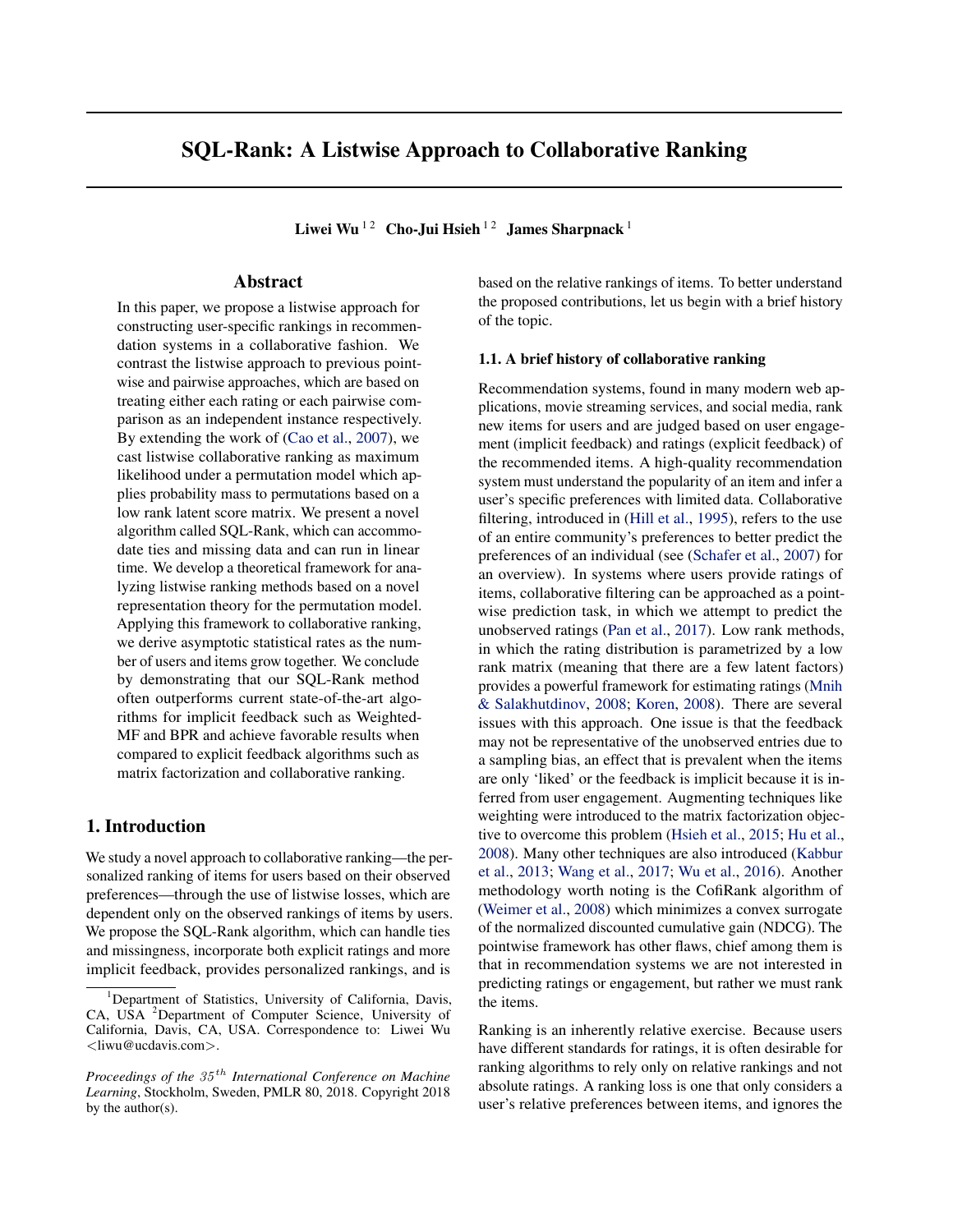absolute value of the ratings entirely, thus deviating from the pointwise framework. Ranking losses can be characterized as pairwise and listwise. A pairwise method decomposes the objective into pairs of items  $j, k$  for a user  $i$ , and effectively asks 'did we successfully predict the comparison between *j* and *k* for user *i*?'. The comparison is a binary response—user *i* liked *j* more than or less than *k*—with possible missing values in the event of ties or unobserved preferences. Because the pairwise model has cast the problem in the classification framework, then tools like support vector machines were used to learn rankings; [\(Joachims,](#page-8-0) [2002\)](#page-8-0) introduces rankSVM and efficient solvers can be found in [\(Chapelle & Keerthi,](#page-8-0) [2010\)](#page-8-0). Much of the existing literature focuses on learning a single ranking for all users, which we will call simple ranking [\(Freund et al.,](#page-8-0) [2003;](#page-8-0) [Agar](#page-8-0)[wal,](#page-8-0) [2006;](#page-8-0) [Pahikkala et al.,](#page-8-0) [2009\)](#page-8-0). This work will focus on the personalized ranking setting, in which the ranking is dependent on the user.

Pairwise methods for personalized ranking have seen great advances in recent years, with the AltSVM algorithm of [\(Park et al.,](#page-8-0) [2015\)](#page-8-0), Bayesian personalized ranking (BPR) of [\(Rendle et al.,](#page-8-0) [2009\)](#page-8-0), and the near linear-time algorithm of [\(Wu et al.,](#page-9-0) [2017\)](#page-9-0). Nevertheless, pairwise algorithms implicitly assume that the item comparisons are independent, because the objective can be decomposed where each comparison has equal weight. Listwise losses instead assign a loss, via a generative model, to the entire observed ranking, which can be thought of as a permutation of the *m* items, instead of each comparison independently. The listwise permutation model, introduced in [\(Cao et al.,](#page-8-0) [2007\)](#page-8-0), can be thought of as a weighted urn model, where items correspond to balls in an urn and they are sequentially plucked from the urn with probability proportional to  $\phi(X_{ij})$  where  $X_{ij}$  is the latent score for user *i* and item *j* and  $\phi$  is some non-negative function. They proposed to learn rankings by optimizing a cross entropy between the probability of *k* items being at the top of the ranking and the observed ranking, which they combine with a neural network, resulting in the ListNet algorithm. [\(Shi et al.,](#page-8-0) [2010\)](#page-8-0) applies this idea to collaborative ranking, but uses only the top-1 probability because of the computational complexity of using top-k in this setting. This was extended in [\(Huang et al.,](#page-8-0) [2015\)](#page-8-0) to incorporate neighborhood information. [\(Xia et al.,](#page-9-0) [2008\)](#page-9-0) instead proposes a maximum likelihood framework that uses the permutation probability directly, which enjoyed some empirical success.

Very little is understood about the theoretical performance of listwise methods. [\(Cao et al.,](#page-8-0) [2007\)](#page-8-0) demonstrates that the listwise loss has some basic desirable properties such as monotonicity, i.e. increasing the score of an item will tend to make it more highly ranked. [\(Lan et al.,](#page-8-0) [2009\)](#page-8-0) studies the generalizability of several listwise losses, using the local Rademacher complexity, and found that the excess

risk could be bounded by a  $1/\sqrt{n}$  term (recall, *n* is the number of users). Two main issues with this work are that no dependence on the number of items is given—it seems these results do not hold when *m* is increasing—and the scores are not personalized to specific users, meaning that they assume that each user is an independent and identically distributed observation. A simple open problem is: can we consistently learn preferences from a single user's data if we are given item features and we assume a simple parametric model?  $(n = 1, m \rightarrow \infty)$ .

### 1.2. Contributions of this work

We can summarize the shortcomings of the existing work: current listwise methods for collaborative ranking rely on the top-1 loss, algorithms involving the full permutation probability are computationally expensive, little is known about the theoretical performance of listwise methods, and few frameworks are flexible enough to handle explicit and implicit data with ties and missingness. This paper addresses each of these in turn by proposing and analyzing the SQLrank algorithm.

- *•* We propose the SQL-Rank method, which is motivated by the permutation probability, and has advantages over the previous listwise method using cross entropy loss.
- We provide an  $O(\text{iter} \cdot (|\Omega| r))$  linear algorithm based on stochastic gradient descent, where  $\Omega$  is the set of observed ratings and *r* is the rank.
- *•* The methodology can incorporate both implicit and explicit feedback, and can gracefully handle ties and missing data.
- *•* We provide a theoretical framework for analyzing listwise methods, and apply this to the simple ranking and personalized ranking settings, highlighting the dependence on the number of users and items.

# 2. Methodology

#### 2.1. Permutation probability

The permutation probability, [\(Cao et al.,](#page-8-0) [2007\)](#page-8-0), is a generative model for the ranking parametrized by latent scores. First assume there exists a ranking function that assigns scores to all the items. Let's say we have *m* items, then the scores assigned can be represented as a vector  $s =$  $(s_1, s_2, \ldots, s_m)$ . Denote a particular permutation (or ordering) of the  $m$  items as  $\pi$ , which is a random variable and takes values from the set of all possible permutations *S<sup>m</sup>* (the symmetric group on *m* elements).  $\pi_1$  denotes the index of highest ranked item and  $\pi_m$  is the lowest ranked. The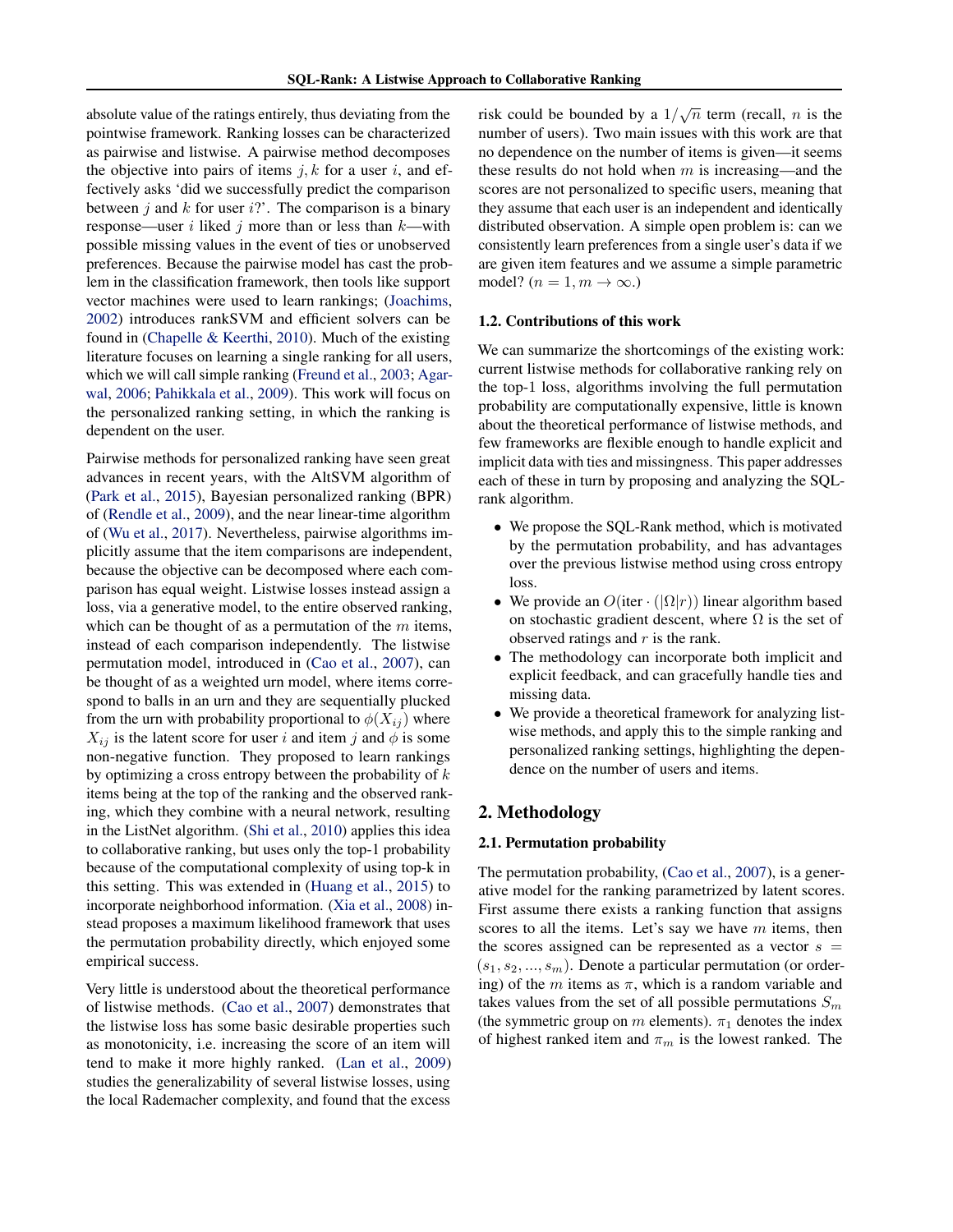<span id="page-2-0"></span>probability of obtaining  $\pi$  is defined to be

$$
P_s(\pi) := \prod_{j=1}^m \frac{\phi(s_{\pi_j})}{\sum_{l=j}^m \phi(s_{\pi_l})},
$$
 (1)

where  $\phi(.)$  is an increasing and strictly positive function. An interpretation of this model is that each item is drawn without replacement with probability proportional to  $\phi(s_i)$ for item *i* in each step. One can easily show that  $P_s(\pi)$ is a valid probability distribution, i.e.  $\sum_{\pi \in S_m} P_s(\pi) =$  $1, P_s(\pi) > 0, \forall \pi$ . Furthermore, this definition of permutation probability enjoys several favorable properties (see [\(Cao et al.,](#page-8-0) [2007\)](#page-8-0)). For any permutation  $\pi$  if you swap two elements ranked at  $i < j$  generating the permutation  $\pi'$  $(\pi'_i = \pi_j, \pi'_j = \pi_i, \pi_k = \pi'_k, k \neq i, j)$ , if  $s_{\pi_i} > s_{\pi_j}$ then  $P_s(\pi) > P_s(\pi')$ . Also, if permutation  $\pi$  satisfies  $s_{\pi_i} > s_{\pi_{i+1}}$ ,  $\forall i$ , then we have  $\pi = \arg \max_{\pi' \in S_m} P_s(\pi').$ Both of these properties can be summarized: larger scores will tend to be ranked more highly than lower scores. These properties are required for the negative log-likelihood to be considered sound for ranking [\(Xia et al.,](#page-9-0) [2008\)](#page-9-0).

In recommendation systems, the top ranked items can be more impactful for the performance. In order to focus on the top *k* ranked items, we can compute the partial-ranking marginal probability,

$$
P_s^{(k,\bar{m})}(\pi) = \prod_{j=1}^{\min\{k,\bar{m}\}} \frac{\phi(s_{\pi_j})}{\sum_{l=j}^{\bar{m}} \phi(s_{\pi_l})}.
$$
 (2)

It is a common occurrence that only a proportion of the *m* items are ranked, and in that case we will allow  $\bar{m} \leq m$ to be the number of observed rankings (we assume that  $\pi_1, \ldots, \pi_{\bar{m}}$  are the complete list of ranked items). When  $k = 1$ , the first summation vanishes and top-1 probability can be calculated straightforwardly, which is why  $k = 1$  is widely used in previous listwise approaches for collaborative ranking. Counter-intuitively, we demonstrate that using a larger *k* tends to improve the ranking performance.

We see that computing the likelihood loss is linear in the number of ranked items, which is in contrast to the crossentropy loss used in [\(Cao et al.,](#page-8-0) [2007\)](#page-8-0), which takes exponential time in *k*. The cross-entropy loss is also not sound, i.e. it can rank worse scoring permutations more highly, but the negative log-likelihood is sound. We will discuss how we can deal with ties in the following subsection, namely, when the ranking is derived from ratings and multiple items receive the same rating, then there is ambiguity as to the order of the tied items. This is a common occurrence when the data is implicit, namely the output is whether the user engaged with the item or not, yet did not provide explicit feedback. Because the output is binary, the cross-entropy loss (which is based on top-*k* probability with *k* very small) will perform very poorly because there will be many ties

for the top ranked items. To this end, we propose a collaborative ranking algorithm using the listwise likelihood that can accommodate ties and missingness, which we call Stochastic Queuing Listwise Ranking, or SQL-Rank.



*Figure 1.* Demonstration of Stochastic Queuing Process—the rating matrix *R* (left) generates multiple possible rankings  $\Pi$ 's (right),  $\Pi \in \mathcal{S}(R,\Omega)$  by breaking ties randomly.

#### 2.2. Deriving objective function for SQL-Rank

The goal of collaborative ranking is to predict a personalized score  $X_{ij}$  that reflects the preference level of user *i* towards item *j*, where  $1 \le i \le n$  and  $1 \le j \le m$ . It is reasonable to assume the matrix  $X \in \mathbb{R}^{n \times m}$  to be low rank because there are only a small number of latent factors contributing to users' preferences. The input data is given in the form of "user *i* gives item *j* a relevance score  $R_{ij}$ ". Note that for simplicity we assume all the users have the same number  $\bar{m}$  of ratings, but this can be easily generalized to the nonuniform case by replacing  $\bar{m}$  with  $m_i$  (number of ratings for user *i*).

With our scores *X* and our ratings *R*, we can specify our collaborative ranking model using the permutation probability (2). Let  $\Pi_i$  be a ranking permutation of items for user *i* (extracted from *R*), we can stack  $\Pi_1, \ldots \Pi_n$ , row by row, to get the permutation matrix  $\Pi \in \mathbb{R}^{n \times m}$ . Assuming users are independent with each other, the probability of observing a particular  $\Pi$  given the scoring matrix  $X$  can be written as

$$
P_X^{(k,\bar{m})}(\Pi) = \prod_{i=1}^n P_{X_i}^{(k,\bar{m})}(\Pi_i). \tag{3}
$$

We will assume that  $\log \phi(x) = 1/(1 + \exp(-x))$  is the sigmoid function. This has the advantage of bounding the resulting weights,  $\phi(X_{ij})$ , and maintaining their positivity without adding additional constraints.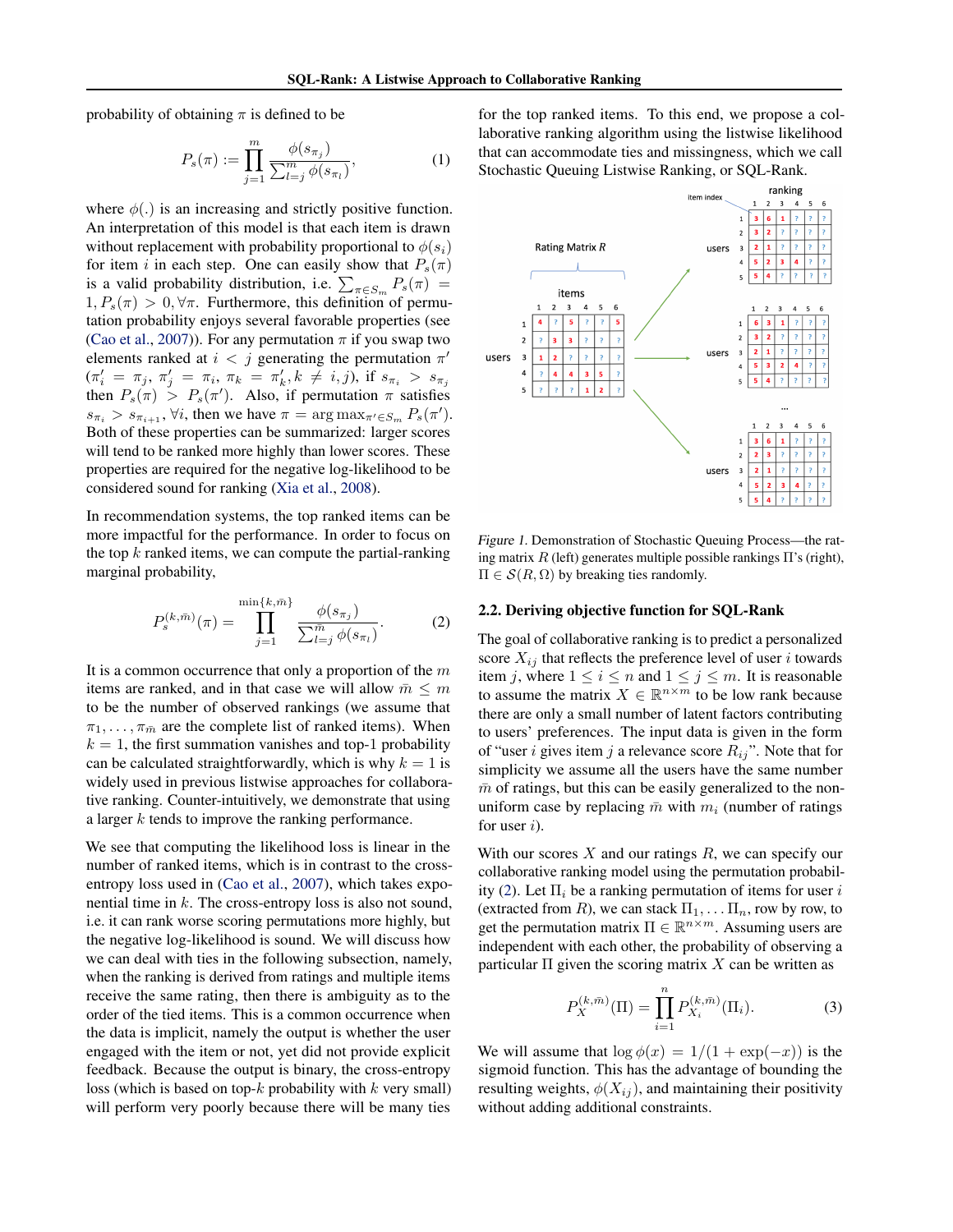<span id="page-3-0"></span>Typical rating data will contain many *ties* within each row. In such cases, the permutation  $\Pi$  is no longer unique and there is a set of permutations that coincides with rating because with any candidate  $\Pi$  we can arbitrarily shuffle the ordering of items with the same relevance scores to generate a new candidate matrix  $\Pi'$  which is still valid (see Figure [1\)](#page-2-0). We denote the set of valid permutations as  $\mathcal{S}(R,\Omega)$ , where  $\Omega$ is the set of all pairs  $(i, j)$  such that  $R_{i,j}$  is observed. We call this shuffling process the *Stochastic Queuing Process*, since one can imagine that by permuting ties we are stochastically queuing new  $\Pi$ 's for future use in the algorithm.

The probability of observing *R* therefore should be defined as  $P_X^{(k,\bar{m})}(R) = \sum_{\Pi \in \mathcal{S}(R,\Omega)} P_X(\Pi)$ . To learn the scoring matrix *X*, we can naturally solve the following maximum likelihood estimator with low-rank constraint:

$$
\min_{X \in \mathcal{X}} -\log \sum_{\Pi \in \mathcal{S}(R,\Omega)} P_X^{(k,\bar{m})}(\Pi),\tag{4}
$$

where  $X$  is the structural constraint of the scoring matrix. To enforce low-rankness, we use the nuclear norm regularization  $\mathcal{X} = \{X : ||X||_* \leq r\}.$ 

Eq (4) is hard to optimize since there is a summation inside the log. But by Jensen's inequality and convexity of  $-\log$ function, we can move the summation outside log and obtain an upper bound of the original negative log-likelihood, leading to the following optimization problem:

$$
\min_{X \in \mathcal{X}} - \sum_{\Pi \in \mathcal{S}(R,\Omega)} \log P_X^{(k,\bar{m})}(\Pi) \tag{5}
$$

This upper bound is much easier to optimize and can be solved using Stochastic Gradient Descent (SGD).

Next we discuss how to apply our model for explicit and implicit feedback settings. In the explicit feedback setting, it is assumed that the matrix *R* is partially observed and the observed entries are explicit ratings in a range (e.g., 1 to 5). We will show in the experiments that  $k = \bar{m}$  (using the full list) leads to the best results. [\(Huang et al.,](#page-8-0) [2015\)](#page-8-0) also observed that increasing *k* is useful for their cross-entropy loss, but they were not able to increase *k* since their model has time complexity exponential to *k*.

In the implicit feedback setting each element of  $R_{ij}$  is either 1 or 0, where 1 means positive actions (e.g., click or like) and 0 means no action is observed. Directly solving (5) will be expensive since  $\bar{m} = m$  and the computation will involve all the *mn* elements at each iteration. Moreover, the 0's in the matrix could mean either a lower relevance score or missing, thus should contribute less to the objective function. Therefore, we adopt the idea of negative sampling [\(Mikolov et al.,](#page-8-0) [2013\)](#page-8-0) in our list-wise formulation. For each user (row of *R*), assume there are  $\tilde{m}$  1's, we then sample  $\rho \tilde{m}$ unobserved entries uniformly from the same row and append

| <b>Algorithm 1 SQL-Rank: General Framework</b>                                                           |
|----------------------------------------------------------------------------------------------------------|
| <b>Input:</b> $\Omega$ , $\{R_{ij} : (i,j) \in \Omega\}$ , $\lambda \in \mathbb{R}^+$ , ss, rate, $\rho$ |
| <b>Output:</b> $U \in \mathbb{R}^{r \times n}$ and $V \in \mathbb{R}^{r \times m}$                       |
| Randomly initialize $U, V$ from Gaussian Distribution                                                    |
| repeat                                                                                                   |
| Generate a new permutation matrix $\Pi$ {see alg 2}                                                      |
| Apply gradient update to U while fixing V                                                                |
| Apply gradient update to V while fixing U {see alg 4}                                                    |
| until performance for validation set is good                                                             |
| <b>return</b> $U, V$ {recover score matrix $X$ }                                                         |
|                                                                                                          |

| <b>Algorithm 2</b> Stochastic Queuing Process                     |
|-------------------------------------------------------------------|
| <b>Input:</b> $\Omega$ , $\{R_{ij} : (i,j) \in \Omega\}$ , $\rho$ |
| <b>Output:</b> $\Pi \in \mathbb{R}^{n \times m}$                  |
| for $i=1$ to n do                                                 |
| Sort items based on observed relevance levels $R_i$               |
| Form $\Pi_i$ based on indices of items in the sorted list         |
| Shuffle $\Pi_i$ for items within the same relevance level         |
| <b>if</b> Dataset is implicit feedback <b>then</b>                |
| Uniformly sample $\rho \tilde{m}$ items from unobserved items     |
| Append sampled indices to the back of $\Pi_i$                     |
| end if                                                            |
| end for                                                           |
| Stack $\Pi_i$ as rows to form matrix $\Pi$                        |
| <b>Return</b> $\Pi$ {Used later to compute gradient}              |

to the back of the list. This then becomes the problem with  $\bar{m} = (1 + \rho)\tilde{m}$  and then we use the same algorithm in explicit feedback setting to conduct updates. We then repeat the sampling process at the end of each iteration, so the update will be based on different set of 0's at each time.

#### 2.3. Non-convex implementation

Despite the advantage of the objective function in equation (5) being convex, it is still not feasible for large-scale problems since the scoring matrix  $X \in \mathbb{R}^{n \times m}$  leads to high computational and memory cost. We follow a common trick to transform (5) to the non-convex form by replacing  $X = U^T V$ : with  $U \in \mathbb{R}^{r \times n}, V \in \mathbb{R}^{r \times m}$  so that the objective is,

$$
\sum_{\Pi \in \mathcal{S}(R,\Omega)} -\sum_{i=1}^{n} \sum_{j=1}^{\bar{m}} \log \frac{\phi(u_i^T v_{\Pi_{ij}})}{\sum_{l=j}^{\bar{m}} \phi(u_i^T v_{\Pi_{il}})} + \frac{\lambda}{2} (\|U\|_F^2 + \|V\|_F^2),
$$
  

$$
f(U,V)
$$

where  $u_i, v_j$  are columns of  $U, V$  respectively. We apply stochastic gradient descent to solve this problem. At each step, we choose a permutation matrix  $\Pi \in \mathcal{S}(R,\Omega)$  using the stochastic queuing process (Algorithm 2) and then update  $U, V$  by  $\nabla f(U, V)$ . For example, the gradient with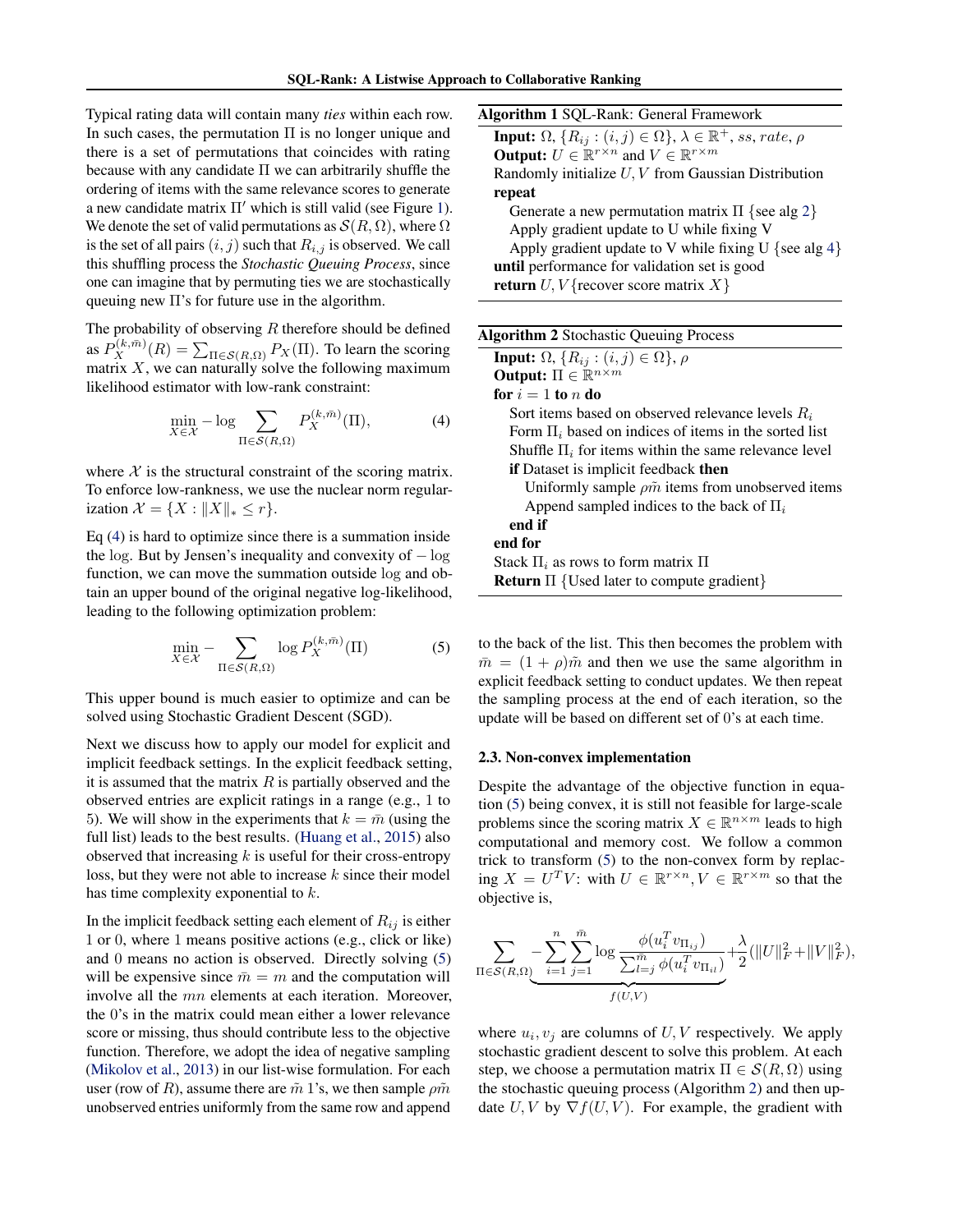<span id="page-4-0"></span>respect to *V* is  $(g = \log \phi)$  is the sigmoid function),

$$
\frac{\partial f}{\partial v_j} = \sum_{i \in \Omega_j} \sum_{t=1}^{\bar{m}} \left\{ -g'(u_i^T v_t) u_i \right. \\
\left. + \frac{\mathbb{1}(\text{rank}_i(j) \ge t) \phi(u_i^T v_j)}{\sum_{l=t}^{\bar{m}} \phi(u_i^T v_{\Pi_{il}})} g'(u_i^T v_j) u_i \right\}
$$

where  $\Omega_j$  denotes the set of users that have rated the item *j* and rank<sub>i</sub> $(j)$  is a function gives the rank of the item *j* for that user *i*. Because *q* is the sigmoid function,  $q' = q \cdot (1 - q)$ . The gradient with respect to *U* can be derived similarly.

As one can see, a naive way to compute the gradient of *f* requires  $O(n\bar{m}^2r)$  time, which is very slow even for one iteration. However, we show in Algorithm [3](#page-0-0) (in the appendix) that there is a smart way to re-arranging the computation so that  $\nabla_V f(U, V)$  can be computed in  $O(n\bar{m}r)$  time, which makes our SQL-Rank a linear-time algorithm (with the same per-iteration complexity as classical matrix factorization).

# 3. Theory

Throughout this section, we will establish a theoretical framework for understanding listwise ranking algorithms. We do not consider ties and missing data and reserve this extension of the theory developed here for future work. These tools can be employed to analyze any problem of the constrained form

$$
\hat{X} := \arg\min - \log P_X(\Pi) \text{ such that } X \in \mathcal{X}. \quad (6)
$$

We will consider two main settings of listwise ranking, the simple ranking setting where for each  $X \in \mathcal{X}$ ,

$$
X_{ij} = \beta^{\top} z_{ij}, \beta \in \mathbb{R}^s, \|\beta\| \le c_b,
$$
 (7)

where the feature vectors  $z_{ij} \in \mathbb{R}^s$  are known, and the personalized setting,

$$
X_{ij} = u_i^{\top} v_j, u_i, v_j \in \mathbb{R}^r, ||U||_F \le c_u, ||V||_F \le c_v.
$$
 (8)

The simple ranking setting, among other listwise programs was considered in [\(Lan et al.,](#page-8-0) [2009\)](#page-8-0), and it was determined that the excess risk is bounded by a  $1/\sqrt{n}$  term. Critically, these results assumed that the number of items *m* is bounded, severely limiting their relevance to realistic recommendation systems. It seems that we should be able to learn something about a user's preferences by having them rank more items, yet the existing theory does not reflect this.

The main engine of our theoretical analysis is a generative mechanism for listwise ranking, which demonstrates that the permutation probability model, [\(1\)](#page-2-0), is also the probability of a row-wise ordering of an exponential ensemble matrix. We demonstrate that the excess risk in the parametric setting scales like  $\sqrt{m} \ln m/n$ , achieving parametric rates in *n* and

sub-linear excess risk in *m* when the feature dimension *s* is fixed. In the personalized setting, (8), we bound the excess risk by  $\sqrt{m/n}$  ln *m* when the rank *r* is fixed, which matches comparable results for matrix factorization up to log factors.

## 3.1. Generative mechanism for listwise ranking

We give an alternative generative mechanism which will prove useful for understanding the listwise ranking objective.

Theorem 1. *Consider a matrix, Y , with independent entries, Yij that are drawn from an exponential distribution with rate*  $\phi(X_{ii})$ *. Let*  $\Pi_i$  *be the ordering of the entries of Y*<sub>i</sub> from smallest to largest, then the probability of  $\Pi_i$   $X_i$  is *exactly*  $P_{X_i}(\Pi_i)$ .

The proof is in the appendix. A key aspect of this generative mechanism is that the listwise likelihood can be written as a function of the exponential ensemble. This allows us to establish concentration of measure results for the listwise loss via bounded differences.

## 3.2. Statistical guarantees

As a first step to controlling the excess risk, we establish a basic inequality. This bounds the excess risk by an empirical process term, which is a random function of  $\overline{X}$  and for a fixed  $\overline{X}$  it has mean zero. The excess risk (the difference in expected loss between the estimate and the truth) can also be written as the KL divergence between the estimated model and the true model.

**Lemma 1.** *Consider the minimizer,*  $\hat{X}$ *, to the constrained optimization,* (6)*. Suppose that there exists a*  $X^* \in \mathcal{X}$  *such that*  $\Pi_i \sim P_{X_i^*}$  *independently for all*  $i = 1, \ldots, n$ *. The KLdivergence between the estimate and the truth is bounded*

$$
D(X^*, \hat{X}) := \frac{1}{n} \sum_{i=1}^n \mathbb{E} \log \frac{P_{X_i^*}(\Pi_i)}{P_{\hat{X}_i}(\Pi_i)}
$$
 (basic)  

$$
\leq -\frac{1}{n} \sum_{i=1}^n \left( \log \frac{P_{X_i^*}(\Pi_i)}{P_{\hat{X}_i}(\Pi_i)} - \mathbb{E} \log \frac{P_{X_i^*}(\Pi_i)}{P_{\hat{X}_i}(\Pi_i)} \right).
$$

Because the RHS of (basic), the empirical process term, has mean zero and is a function of the random permutation, we can use Theorem 1 to bound it with high probability for a fixed  $\hat{X}$ . Because  $\hat{X}$  is random, we need to control the empirical process term uniformly over the selection of  $X \in \mathcal{X}$ . To this end, we employ Dudley's chaining, which gives us the following theorem (see the Supplement for the complete proof).

Theorem 2. *Assume the conditions of Lemma 1. Define the matrix norm, for the*  $n \times m$  *matrix*  $Z$ *,* 

$$
\|Z\|_{\infty,2}:=\sqrt{\sum_{i=1}^n \|Z_i\|_{\infty}^2}
$$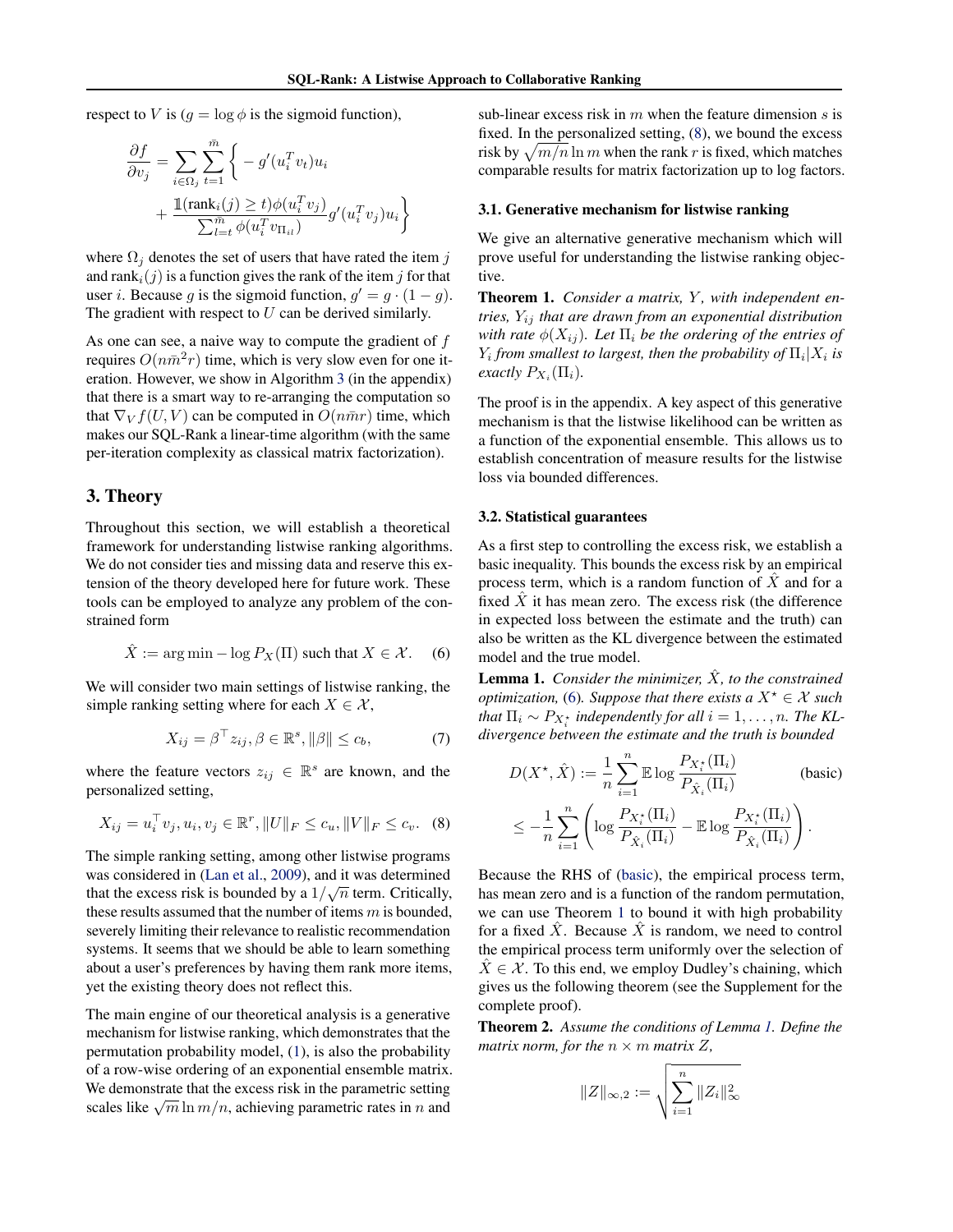*and define*  $\mathcal{Z} = \{\log \phi(X) : X \in \mathcal{X}\}\$  *where*  $\log \phi$  *is applied elementwise. Also, let*  $\mathcal{N}(\epsilon, \mathcal{Z}, \| \|_{\infty,2})$  *be the*  $\epsilon$ *covering number of*  $Z$  *in the*  $\infty$ , 2 *norm (the fewest number of*  $\epsilon$  *radius balls in the*  $\infty$ , 2 *norm required to cover*  $Z$ *). Then, if*  $\sup_{Z \in \mathcal{Z}} ||Z||_{\infty} \leq C$  *(where*  $||.||_{\infty}$  *is the elementwise absolute maximum), then*

$$
D(X^{\star}, \hat{X}) = O_{\mathbb{P}}\left(\frac{\sqrt{m}\ln(m)}{n} \cdot g(\mathcal{Z})\right),\,
$$

*where*

$$
g(\mathcal{Z}) := \int_0^\infty \sqrt{\ln \mathcal{N}(u, \mathcal{Z}, \|.\|_{\infty,2})} \mathrm{d}u,
$$

*and C is bounded by a constant in n, m.*

Theorem [2](#page-4-0) bounds the KL-divergence by the geometric quantity  $q(\mathcal{Z})$ . For the derived corollaries, we will assume that  $\log \phi$  is 1-Lipschitz, which is true when  $\log \phi$  is the sigmoid function. The results do not significantly change by increasing the Lipschitz constant, so for simplicity of presentation we set it to be 1.

Corollary 1. *Assume the conditions to Lemma [1,](#page-4-0) the simple ranking setting* [\(7\)](#page-4-0)*, that*  $\log \phi$  *is 1-Lipschitz, and*  $\|Z_{ij}\|_2$  *is bounded uniformly, then*

$$
D(X^*, \hat{X}) = O_{\mathbb{P}}\left(\frac{\sqrt{sm}}{n} \ln m\right).
$$

Notably when  $n = 1$  this bound is on the order of  $\sqrt{m} \ln m$ . In the event that  $P_{X^*}$  is concentrated primarily on a single permutation for this user, and we resort to random guessing (i.e.  $X_{1j} = 0$ ) then the KL divergence will be close to  $\ln m! \approx m \ln m$ . So, a reduction of the KL-divergence from order *m* ln *m* to  $\sqrt{m}$  ln *m* is a large improvement, and the above result should be understood to mean that we can achieve consistency even when  $n = 1$  (where consistency is measured relative to random guessing).

Corollary 2. *Assume the conditions to Lemma [1,](#page-4-0) the personalized ranking setting,* [\(8\)](#page-4-0), and that  $\log \phi$  is 1-Lipschitz,

$$
D(X^\star,\hat{X}) = O_\mathbb{P}\left(\sqrt{\frac{rm}{n}}\ln m\right).
$$

Notably, even in the personalized setting, where each user has their own preferences, we can achieve  $1/\sqrt{n}$  rates for fixed  $m, r$ . Throughout these results the  $O_{\mathbb{P}}$  notation only hides the constants *cb, cu, cv*, and any dependence on *s, r, m, n* is explicitly given. While Theorem [2](#page-4-0) gives us a generic result that can be applied to a large range of constraint sets, we believe that the parametric simple ranking and the low-rank personalized setting are the two most important listwise ranking problems.

## 4. Experiments

In this section, we compare our proposed algorithm (SQL-Rank) with other state-of-the-art algorithms on real world datasets. Note that our algorithm works for both implicit feedback and explicit feedback settings. In the implicit feedback setting, all the ratings are 0 or 1; in the explicit feedback setting, explicit ratings (e.g., 1 to 5) are given but only to a subset of user-item pairs. Since many real world recommendation systems follow the implicit feedback setting (e.g., purchases, clicks, or checkins), we will first compare SQL-Rank on implicit feedback datasets and show it outperforms state-of-the-art algorithms. Then we will verify that our algorithm also performs well on explicit feedback problems. All experiments are conducted on a server with an Intel Xeon E5-2640 2.40GHz CPU and 64G RAM.

### 4.1. Implicit Feedback

In the implicit feedback setting we compare the following methods:

- *•* SQL-Rank: our proposed algorithm implemented in Julia  $<sup>1</sup>$ .</sup>
- Weighted-MF: the weighted matrix factorization algorithm by putting different weights on 0 and 1's [\(Hu](#page-8-0) [et al.,](#page-8-0) [2008;](#page-8-0) [Hsieh et al.,](#page-8-0) [2015\)](#page-8-0).
- *•* BPR: the Bayesian personalized ranking method motivated by MLE [\(Rendle et al.,](#page-8-0) [2009\)](#page-8-0). For both Weighted-MF and BPR, we use the C++ code by Quora<sup>2</sup>.

Note that other collaborative ranking methods such as Pirmal-CR++ [\(Wu et al.,](#page-9-0) [2017\)](#page-9-0) and List-MF [\(Shi et al.,](#page-8-0) [2010\)](#page-8-0) do not work for implicit feedback data, and we will compare with them later in the explicit feedback experiments. For the performance metric, we use precision@*k* for  $k = 1, 5, 10$  defined by

precision@
$$
k = \frac{\sum_{i=1}^{n} |\{1 \le l \le k : R_{i\Pi_{il}} = 1\}|}{n \cdot k}
$$
, (9)

where  $R$  is the rating matrix and  $\Pi_{il}$  gives the index of the *l*-th ranked item for user *i* among all the items not rated by user *i* in the training set.

We use rank  $r = 100$  and tune regularization parameters for all three algorithms using a random sampled validation set. For Weighted-MF, we also tune the confidence weights on unobserved data. For BPR and SQL-Rank, we fix the ratio of subsampled unobserved 0's versus observed 1's to be 3:1, which gives the best performance for both BPR and SQL-rank in practice.

We experiment on the following four datasets. Note that the

<sup>1</sup> <https://github.com/wuliwei9278/SQL-Rank> 2 <https://github.com/quora/qmf>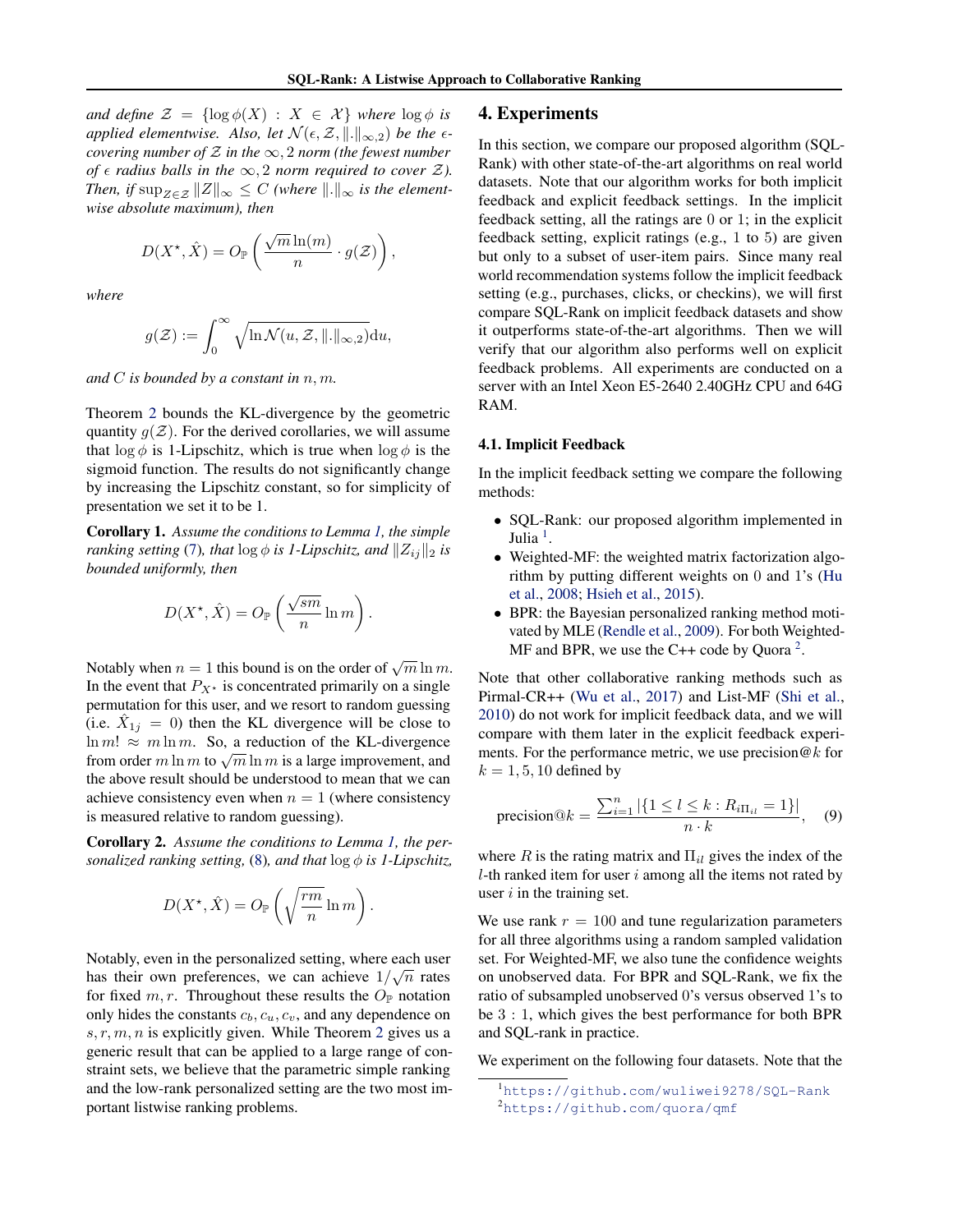|  |  |  | Table 1. Comparing implicit feedback methods on various datasets. |
|--|--|--|-------------------------------------------------------------------|
|  |  |  |                                                                   |

| <b>DATASET</b>      | <b>METHOD</b>   | P@1     | P@5     | P@10    |
|---------------------|-----------------|---------|---------|---------|
| <b>MOVIELENS 1M</b> | <b>SOL-RANK</b> | 0.73685 | 0.67167 | 0.61833 |
|                     | WEIGHTED-MF     | 0.54686 | 0.49423 | 0.46123 |
|                     | <b>BPR</b>      | 0.69951 | 0.65608 | 0.62494 |
| AMAZON              | <b>SOL-RANK</b> | 0.04255 | 0.02978 | 0.02158 |
|                     | WEIGHTED-MF     | 0.03647 | 0.02492 | 0.01914 |
|                     | <b>BPR</b>      | 0.04863 | 0.01762 | 0.01306 |
| YAHOO MUSIC         | <b>SOL-RANK</b> | 0.45512 | 0.36137 | 0.30689 |
|                     | WEIGHTED-MF     | 0.39075 | 0.31024 | 0.27008 |
|                     | <b>BPR</b>      | 0.37624 | 0.32184 | 0.28105 |
| FOURSQUARE          | <b>SOL-RANK</b> | 0.05825 | 0.01941 | 0.01699 |
|                     | WEIGHTED-MF     | 0.02184 | 0.01553 | 0.01407 |
|                     | <b>BPR</b>      | 0.03398 | 0.01796 | 0.01359 |

original data of Movielens1m, Amazon and Yahoo-music are ratings from 1 to 5, so we follow the procedure in [\(Ren](#page-8-0)[dle et al.,](#page-8-0) [2009;](#page-8-0) [Yu et al.,](#page-9-0) [2017\)](#page-9-0) to preprocess the data. We transform ratings of 4*,* 5 into 1's and the rest entries (with rating 1*,* 2*,* 3 and unknown) as 0's. Also, we remove users with very few 1's in the corresponding row to make sure there are enough 1's for both training and testing. For Amazon, Yahoo-music and Foursquare, we discard users with less than 20 ratings and randomly select 10 1's as training and use the rest as testing. Movielens1m has more ratings than others, so we keep users with more than 60 ratings, and randomly sample 50 of them as training.

- Movielens1m: a popular movie recommendation data with 6*,* 040 users and 3*,* 952 items.
- *•* Amazon: the Amazon purchase rating data for musical instruments <sup>3</sup> with 339*,* 232 users and 83*,* 047 items.
- Yahoo-music: the Yahoo music rating data set <sup>4</sup> which contains 15*,* 400 users and 1*,* 000 items.
- Foursquare: a location check-in data<sup>5</sup>. The data set contains 3*,* 112 users and 3*,* 298 venues with 27*,* 149 check-ins. The data set is already in the form of "0/1" so we do not need to do any transformation.

The experimental results are shown in Table 1. We find that SQL-Rank outperforms both Weighted-MF and BPR in most cases.

#### 4.2. Explicit Feedback

Next we compare the following methods in the explicit feedback setting:

*•* SQL-Rank: our proposed algorithm implemented in Julia. Note that in the explicit feedback setting our algorithm only considers pairs with explicit ratings.

- *•* List-MF: the listwise algorithm using the cross entropy loss between observed rating and top 1 probability [\(Shi et al.,](#page-8-0) [2010\)](#page-8-0). We use the C++ implementation on github $6$ .
- MF: the classical matrix factorization algorithm in [\(Ko](#page-8-0)[ren,](#page-8-0) [2008\)](#page-8-0) utilizing a pointwise loss solved by SGD. We implemented SGD in Julia.
- Primal-CR++: the recently proposed pairwise algorithm in [\(Wu et al.,](#page-9-0) [2017\)](#page-9-0). We use the Julia implementation released by the authors<sup>7</sup>.

Experiments are conducted on Movielens1m and Yahoomusic datasets. We perform the same procedure as in implicit feedback setting except that we do not need to mask the ratings into "0/1".

We measure the performance in the following two ways:

*•* NDCG@*k*: defined as:

$$
\text{NDCG}@k = \frac{1}{n} \sum_{i=1}^{n} \frac{\text{DCG}@k(i, \Pi_i)}{\text{DCG}@k(i, \Pi_i^*)},
$$

where *i* represents *i*-th user and

DCG@
$$
k(i, \Pi_i)
$$
 = 
$$
\sum_{l=1}^{k} \frac{2^{R_{i\Pi_{il}}}-1}{log_2(l+1)}
$$
.

In the DCG definition,  $\Pi_{il}$  represents the index of the *l*-th ranked item for user *i* in test data based on the learned score matrix *X*. *R* is the rating matrix and  $R_{ij}$  is the rating given to item *j* by user *i*.  $\Pi_i^*$  is the ordering provided by the ground truth rating.

*•* Precision@*k*: defined as a fraction of relevant items among the top *k* recommended items:

$$
\text{precision}@k = \frac{\sum_{i=1}^{n} |\{1 \leq l \leq k : 4 \leq R_{i\Pi_{il}} \leq 5\}|}{n \cdot k},
$$

here we consider items with ratings assigned as 4 or 5 as relevant.  $R_{ij}$  follows the same definitions above but unlike before  $\Pi_{il}$  gives the index of the *l*-th ranked item for user *i* among all the items that are not rated by user *i* in the training set (including both rated test items and unobserved items).

As shown in Table [2,](#page-7-0) our proposed listwise algorithm SQL-Rank outperforms previous listwise method List-MF in both NDCG@10 and precision@1*,* 5*,* 10. It verifies the claim that log-likelihood loss outperforms the cross entropy loss if we use it correctly. When listwise algorithm SQL-Rank is compared with pairwise algorithm Primal-CR++, the performances between SQL-Rank and Primal-CR++ are quite similar, slightly lower for NDCG@10 but higher for

<sup>3</sup> <http://jmcauley.ucsd.edu/data/amazon/> 4 [https://webscope.sandbox.yahoo.com/](https://webscope.sandbox.yahoo.com/catalog.php?datatype=r&did=3) [catalog.php?datatype=r&did=3](https://webscope.sandbox.yahoo.com/catalog.php?datatype=r&did=3)

<sup>5</sup> [https://sites.google.com/site/](https://sites.google.com/site/yangdingqi/home/foursquare-dataset) [yangdingqi/home/foursquare-dataset](https://sites.google.com/site/yangdingqi/home/foursquare-dataset)

<sup>6</sup> <https://github.com/gpoesia/listrankmf> 7 <https://github.com/wuliwei9278/ml-1m>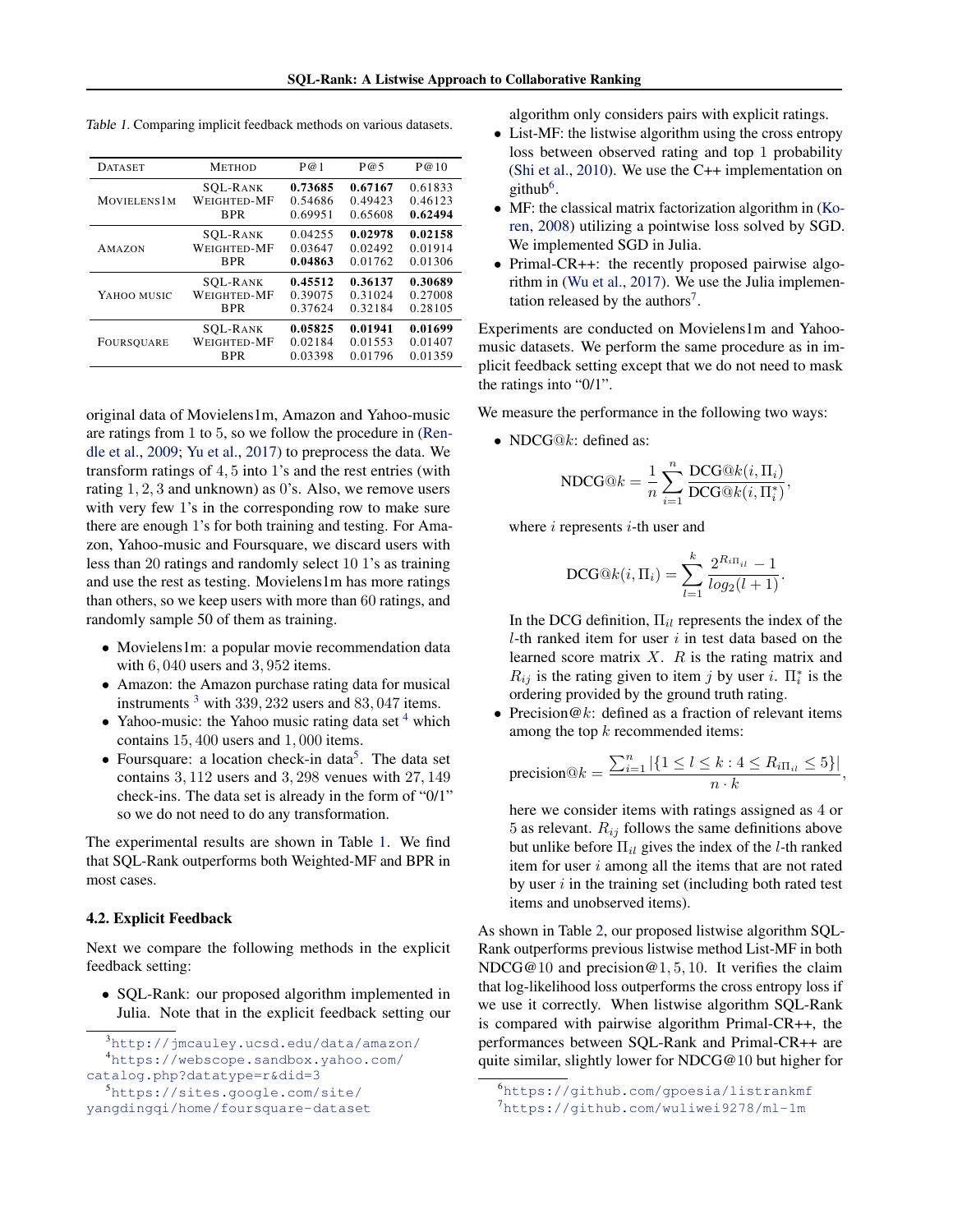| <b>METHOD</b>                               | NDCG@10                       | P@1                           | P@5                           | P@10                                     |
|---------------------------------------------|-------------------------------|-------------------------------|-------------------------------|------------------------------------------|
| <b>SOL-RANK</b><br>LIST-MF<br>$PRIMAL-CR++$ | 0.75076<br>0.73307<br>0.76826 | 0.50736<br>0.45226<br>0.49365 | 0.43692<br>0.40482<br>0.43098 | 0.40248<br>0.38958<br>0.39779            |
| MF                                          | 0.74661                       | 0.00050                       | 0.00096                       | 0.00134                                  |
| <b>SOL-RANK</b><br>LIST-MF<br>PRIMAL-CR++   | 0.66150<br>0.67490<br>0.66420 | 0.14983<br>0.12646<br>0.14291 | 0.12144<br>0.11301<br>0.10787 | 0.10192<br>0.09865<br>0.09104<br>0.04787 |
|                                             | MF                            | 0.69916                       | 0.04944                       | 0.03105                                  |

<span id="page-7-0"></span>*Table 2.* Comparing explicit feedback methods on various datasets.

precision@1*,* 5*,* 10. Pointwise method MF is doing okay in NDCG but really bad in terms of precision. Despite having comparable NDCG, the predicted top *k* items given by MF are quite different from those given by other algorithms utilizing a ranking loss. The ordered lists based on SQL-Rank, Primal-CR++ and List-MF, on the other hand, share a lot of similarity and only have minor difference in ranking of some items. It is an interesting phenomenon that we think is worth exploring further in the future.

#### 4.3. Training speed

To illustrate the training speed of our algorithm, we plot precision@1 versus training time for the Movielen1m dataset and the Foursquare dataset. Figure 2 and Figure [3](#page-0-0) (in the appendix) show that our algorithm SQL-Rank is faster than BPR and Weighted-MF. Note that our algorithm is implemented in Julia while BPR and Weighted-MF are highly-optimized C++ codes (usually at least 2 times faster than Julia) released by Quora. This speed difference makes sense as our algorithm takes  $O(n\bar{m}r)$  time, which is linearly to the observed ratings. In comparison, pair-wise model such as BPR has  $O(n\bar{m}^2)$  pairs, so will take  $O(n\bar{m}^2r)$  time for each epoch.



*Figure 2.* Training time of implicit feedback methods.

# 4.4. Effectiveness of Stochastic Queuing (SQ)

One important innovation in our SQL-Rank algorithm is the Stochastic Queuing (SQ) Process for handling ties. To illustrate the effectiveness of the SQ process, we compare our algorithm with and without SQ. Recall that without SQ

*Table 3.* Effectiveness of Stochastic Queuing Process.

| <b>METHOD</b> | P@1     | P@5     | P@10    |
|---------------|---------|---------|---------|
| WITH SO       | 0.73685 | 0.67167 | 0.61833 |
| WITHOUT SO    | 0.62763 | 0.58420 | 0.55036 |

means we fix a certain permutation matrix  $\Pi$  and optimize with respect to it throughout all iterations without generating new  $\Pi$ , while SQ allows us to update using a new permutation at each time. As shown Table 3 and Figure [4](#page-0-0) (in the appendix), the performance gain from SQ in terms of precision is substantial (more than  $10\%$ ) on Movielen1m dataset. It verifies the claim that our way of handling ties and missing data is very effective and improves the ranking results by a lot.

# 4.5. Effectiveness of using the Full List

Another benefit of our algorithm is that we are able to minimize top *k* probability with much larger *k* and without much overhead. Previous approaches [\(Huang et al.,](#page-8-0) [2015\)](#page-8-0) already pointed out increasing *k* leads to better ranking results, but their complexity is exponential to *k* so they were not able to have  $k > 1$ . To show the effectiveness of using permutation probability for full lists rather than using the top *k* probability for top *k* partial lists in the likelihood loss, we fix everything else to be the same and only vary *k* in Equation [\(5\)](#page-3-0). We obtain the results in Table 4 and Figure [5](#page-0-0) (in the appendix). It shows that the larger *k* we use, the better the results we can get. Therefore, in the final model, we set *k* to be the maximum number (length of the observed list.)

*Table 4.* Comparing different *k* on Movielens1m data set using 50 training data per user.

| k.             | NDCG@10 | P@1     | P@5     | P@10    |
|----------------|---------|---------|---------|---------|
| 5              | 0.64807 | 0.39156 | 0.33591 | 0.29855 |
| 10             | 0.67746 | 0.43118 | 0.34220 | 0.33339 |
| 25             | 0.74589 | 0.47003 | 0.42874 | 0.39796 |
| 50 (FULL LIST) | 0.75076 | 0.50736 | 0.43692 | 0.40248 |

# 5. Conclusions

In this paper, we propose a listwise approach for collaborative ranking and provide an efficient algorithm to solve it. Our methodology can incorporate both implicit and explicit feedback, and can gracefully handle ties and missing data. In experiments, we demonstrate our algorithm outperforms existing state-of-the art methods in terms of top *k* recommendation precision. We also provide a theoretical framework for analyzing listwise methods highlighting the dependence on the number of users and items.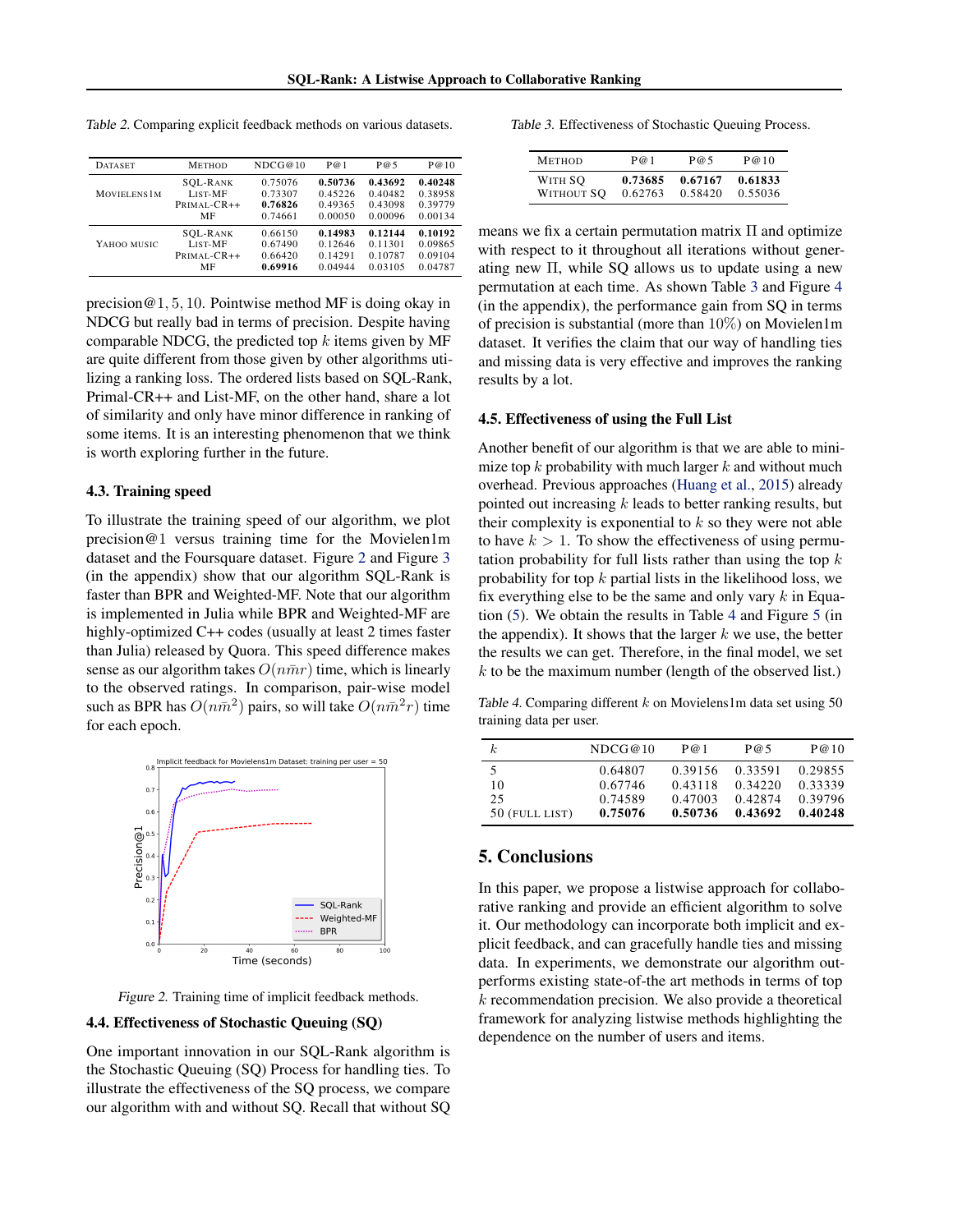# <span id="page-8-0"></span>Acknowledgements

JS is partially supported by NSF DMS-1712996. CJH acknowledge the support by NSF IIS-1719097, Google Cloud and Nvidia.

Side Note by Liwei Wu: SQL in SQL-Rank is not only the abbreviation for Stochastically Queuing Listwise, but also name initials of Liwei's girlfriend ShuQing Li. Special thanks for her support.

# References

- Agarwal, S. Ranking on graph data. In *Proceedings of the 23rd international conference on Machine learning*, pp. 25–32. ACM, 2006.
- Cao, Z., Qin, T., Liu, T.-Y., Tsai, M.-F., and Li, H. Learning to rank: from pairwise approach to listwise approach. In *Proceedings of the 24th international conference on Machine learning*, pp. 129–136. ACM, 2007.
- Chapelle, O. and Keerthi, S. S. Efficient algorithms for ranking with svms. *Information Retrieval*, 13(3):201– 215, 2010.
- Freund, Y., Iyer, R., Schapire, R. E., and Singer, Y. An efficient boosting algorithm for combining preferences. *Journal of machine learning research*, 4(Nov):933–969, 2003.
- Hill, W., Stead, L., Rosenstein, M., and Furnas, G. Recommending and evaluating choices in a virtual community of use. In *Proceedings of the SIGCHI conference on Human factors in computing systems*, pp. 194–201. ACM Press/Addison-Wesley Publishing Co., 1995.
- Hsieh, C.-J., Natarajan, N., and Dhillon, I. Pu learning for matrix completion. In *International Conference on Machine Learning*, pp. 2445–2453, 2015.
- Hu, Y., Koren, Y., and Volinsky, C. Collaborative filtering for implicit feedback datasets. In *Data Mining, 2008. ICDM'08. Eighth IEEE International Conference on*, pp. 263–272. Ieee, 2008.
- Huang, S., Wang, S., Liu, T.-Y., Ma, J., Chen, Z., and Veijalainen, J. Listwise collaborative filtering. In *Proceedings of the 38th International ACM SIGIR Conference on Research and Development in Information Retrieval*, pp. 343–352. ACM, 2015.
- Joachims, T. Optimizing search engines using clickthrough data. In *Proceedings of the eighth ACM SIGKDD international conference on Knowledge discovery and data mining*, pp. 133–142. ACM, 2002.
- Kabbur, S., Ning, X., and Karypis, G. Fism: factored item similarity models for top-n recommender systems. In *Proceedings of the 19th ACM SIGKDD international conference on Knowledge discovery and data mining*, pp. 659–667. ACM, 2013.
- Koren, Y. Factorization meets the neighborhood: a multifaceted collaborative filtering model. In *Proceedings of the 14th ACM SIGKDD international conference on Knowledge discovery and data mining*, pp. 426–434. ACM, 2008.
- Lan, Y., Liu, T.-Y., Ma, Z., and Li, H. Generalization analysis of listwise learning-to-rank algorithms. In *Proceedings of the 26th Annual International Conference on Machine Learning*, pp. 577–584. ACM, 2009.
- Mikolov, T., Sutskever, I., Chen, K., Corrado, G. S., and Dean, J. Distributed representations of words and phrases and their compositionality. In *Advances in neural information processing systems*, pp. 3111–3119, 2013.
- Mnih, A. and Salakhutdinov, R. R. Probabilistic matrix factorization. In *Advances in neural information processing systems*, pp. 1257–1264, 2008.
- Pahikkala, T., Tsivtsivadze, E., Airola, A., Järvinen, J., and Boberg, J. An efficient algorithm for learning to rank from preference graphs. *Machine Learning*, 75(1):129– 165, 2009.
- Pan, W., Yang, Q., Duan, Y., Tan, B., and Ming, Z. Transfer learning for behavior ranking. *ACM Transactions on Intelligent Systems and Technology (TIST)*, 8(5):65, 2017.
- Park, D., Neeman, J., Zhang, J., Sanghavi, S., and Dhillon, I. Preference completion: Large-scale collaborative ranking from pairwise comparisons. In *International Conference on Machine Learning*, pp. 1907–1916, 2015.
- Rendle, S., Freudenthaler, C., Gantner, Z., and Schmidt-Thieme, L. Bpr: Bayesian personalized ranking from implicit feedback. In *Proceedings of the twenty-fifth conference on uncertainty in artificial intelligence*, pp. 452–461. AUAI Press, 2009.
- Schafer, J. B., Frankowski, D., Herlocker, J., and Sen, S. Collaborative filtering recommender systems. In *The adaptive web*, pp. 291–324. Springer, 2007.
- Shi, Y., Larson, M., and Hanjalic, A. List-wise learning to rank with matrix factorization for collaborative filtering. In *Proceedings of the fourth ACM conference on Recommender systems*, pp. 269–272. ACM, 2010.
- Talagrand, M. *The generic chaining: upper and lower bounds of stochastic processes*. Springer Science & Business Media, 2006.